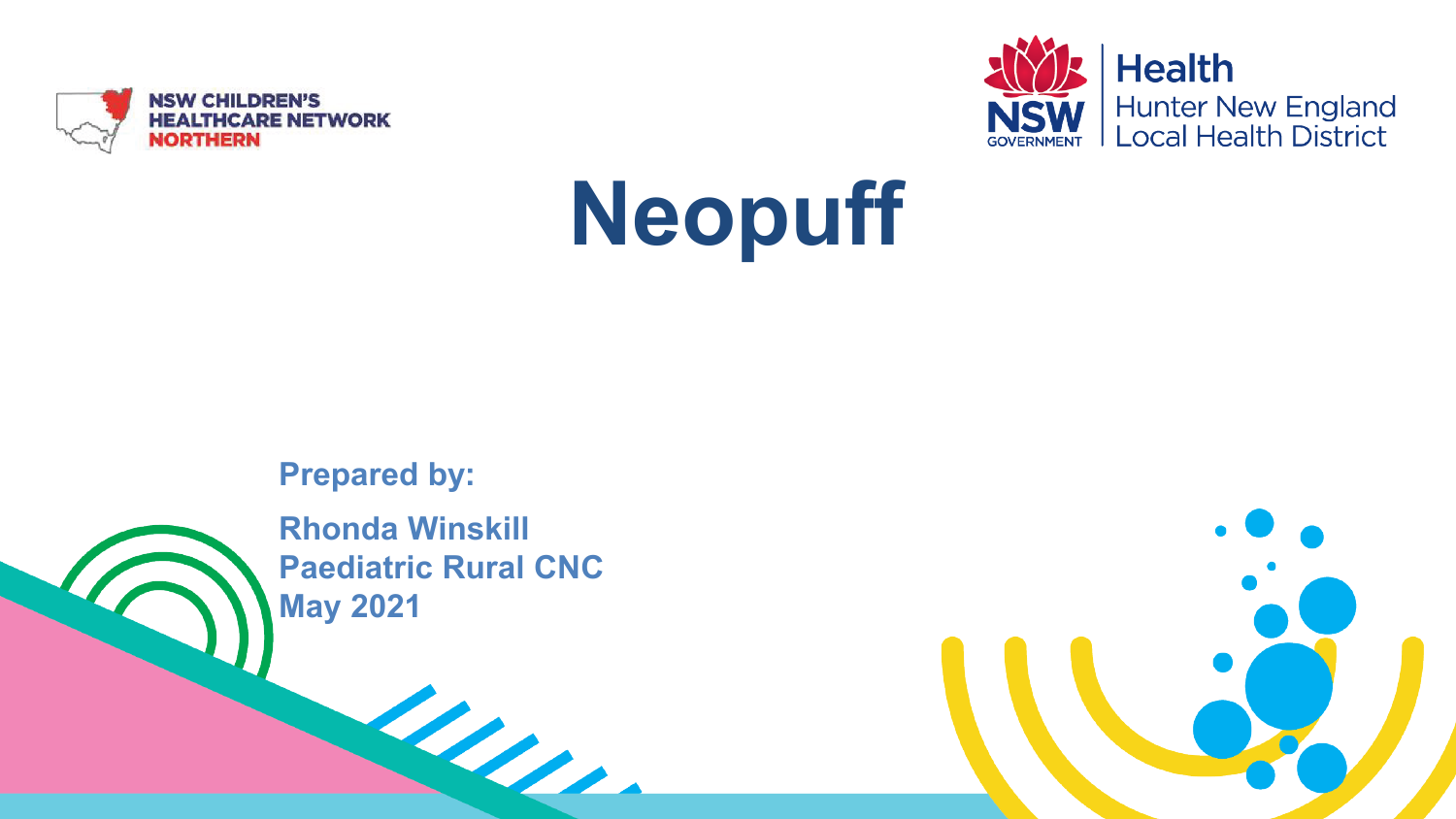

#### Neopuff Infant T-Piece Resuscitator

#### **Benefits of Using the Neopuff**

Use of the Neopuff offers several benefits to the infant and to the clinician.

Click Next to continue.

#### **Benefits for Infants**

Inflates an infant's lungs with controlled pressures including PEEP and PIP.

Free flow oxygen concentrations from 21% to 100% can be delivered.

Infant T-Piece Resuscitation with optimal humidity can prevent airway drying.

Consistent PEEP can improve lung compliance and establish Functional Residual Capacity (FRC).

**Positive End Expiratory** Pressure (PEEP) is the pressure in the lungs (alveolar pressure) above atmospheric pressure (the pressure outside of the body) that exists at the end of expiration. Extrinsic PEEP is a setting applied via a ventilator. A small amount of applied PEEP (5-8cm H2O) is used in most mechanical ventilated patients to mitigate against end-expiratory alveolar collapse. A higher PEEP is used to improve hypoxemia.

**Positive Inspiratory** Pressure (PIP) is the highest level of pressure applied to the lungs during inspiration. PIP increases with any airway resistance.

#### **Benefits for Clinicians**

Unlike bag and mask devices which are very operator dependent, the Neopuff is able to deliver consistent pressures as long as the clinician ensures there is no air leak around the mask. The pressure however, needs to be altered to ensure what is delivered is sufficient to make the chest rise.

PEEP can be delivered to recruit alveoli and reduce the work of breathing in infants with respiratory pathology. Free flow oxygen can be delivered in an infant requiring oxygen, without pressure. PEEP can be used during surfactant delivery.

Can provide consistent PEEP during transport or ventilator circuit change.

Initial sustained inflations can be delivered to establish lung volume.

Can deliver ideal inspiratory versus expiratory ratio. Allows for better gas exchange.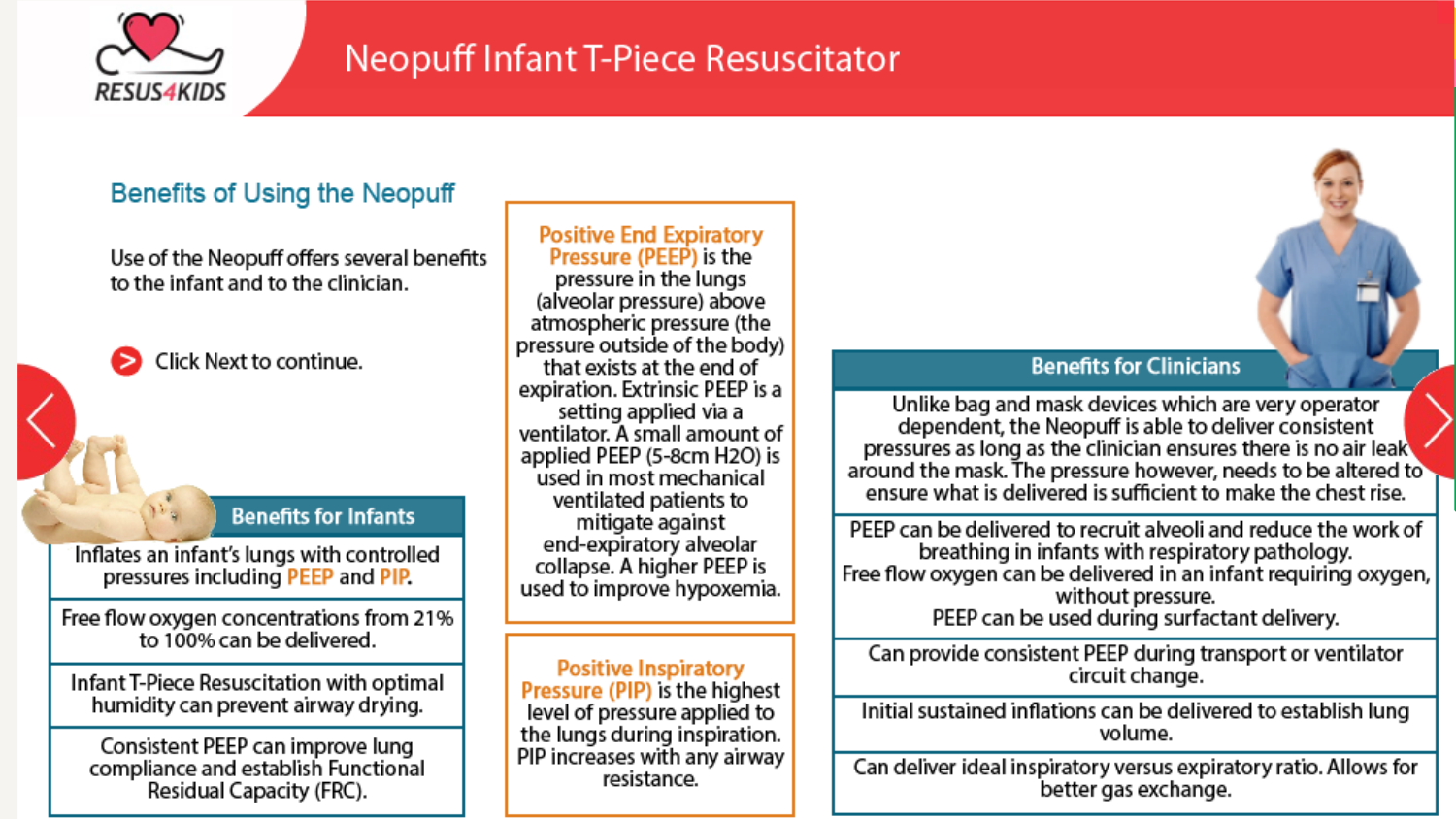#### **When to use?**

- To resuscitate newborns and infants up to 10 kgs
	- As temporary ventilation/pressure support while awaiting CPAP or intubation
	- Deliver surfactant while providing PEEP
	- ARC recommended when providing respiratory support or ventilation to a neonate or infant

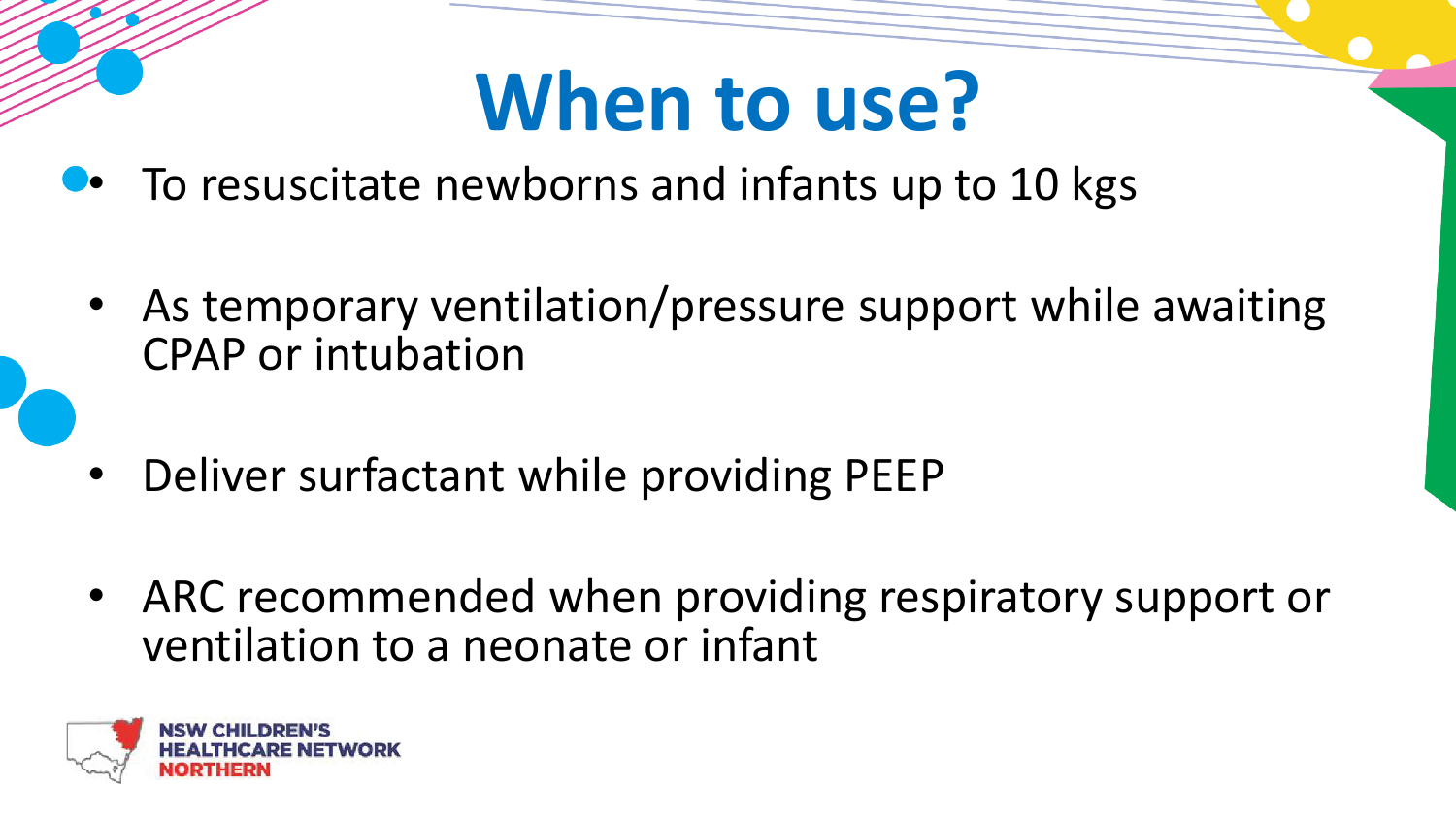#### **Requires**

• Requires a flow of gas to deliver pressure

• Requires a good seal with airway support



When giving PPV, occluding the PEEP valve gives PIP and uncovering it maintains PEEP.

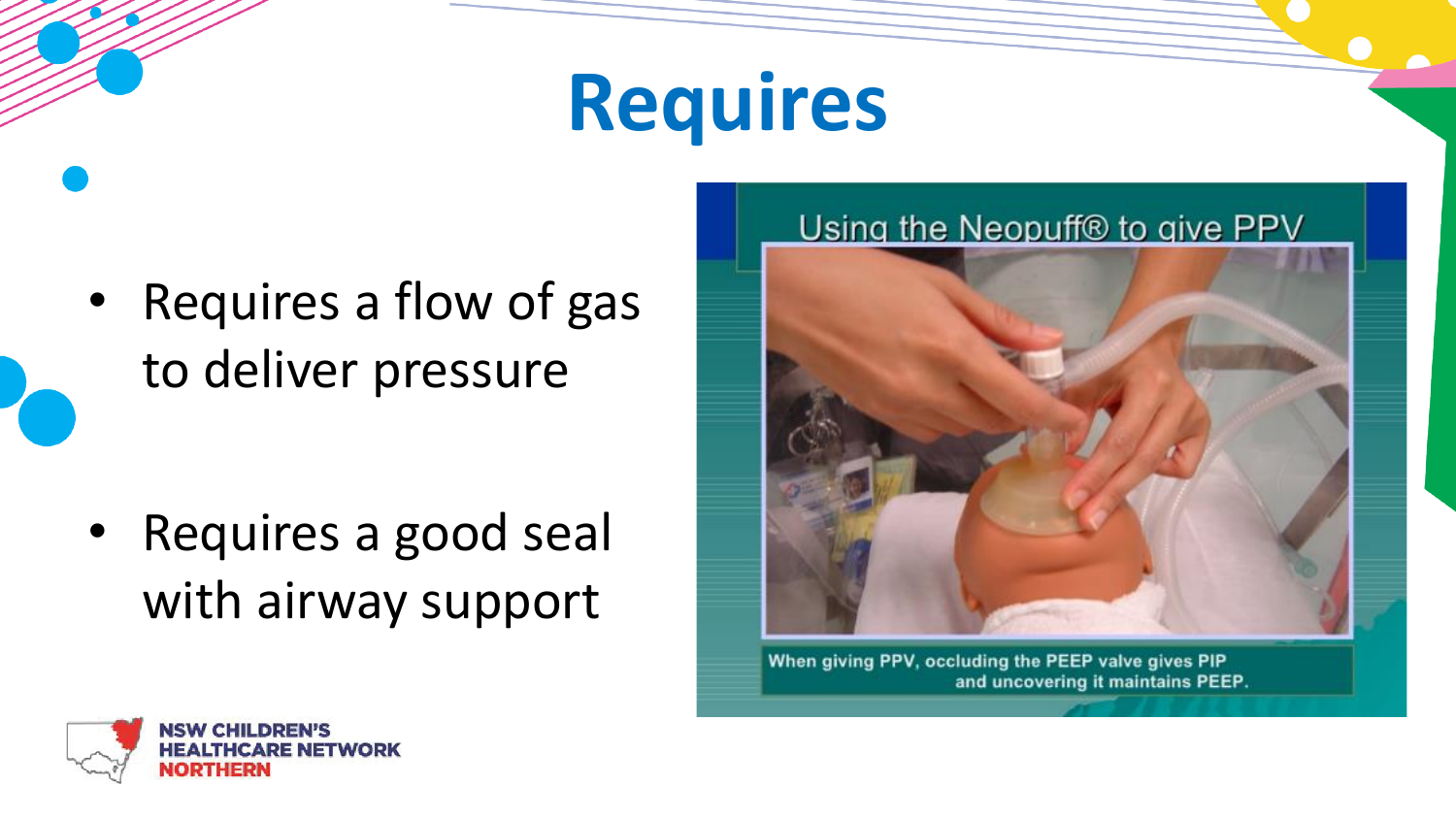#### **Set up**

- Check manometer reads zero with no gas flow
- Connect gas supply 10L/min
- Connect T-Piece circuit to the gas outlet. Leave blue cap in place or use test lung to test
	- Adjust gas supply 10L/min for newborns, 15L/min for infants



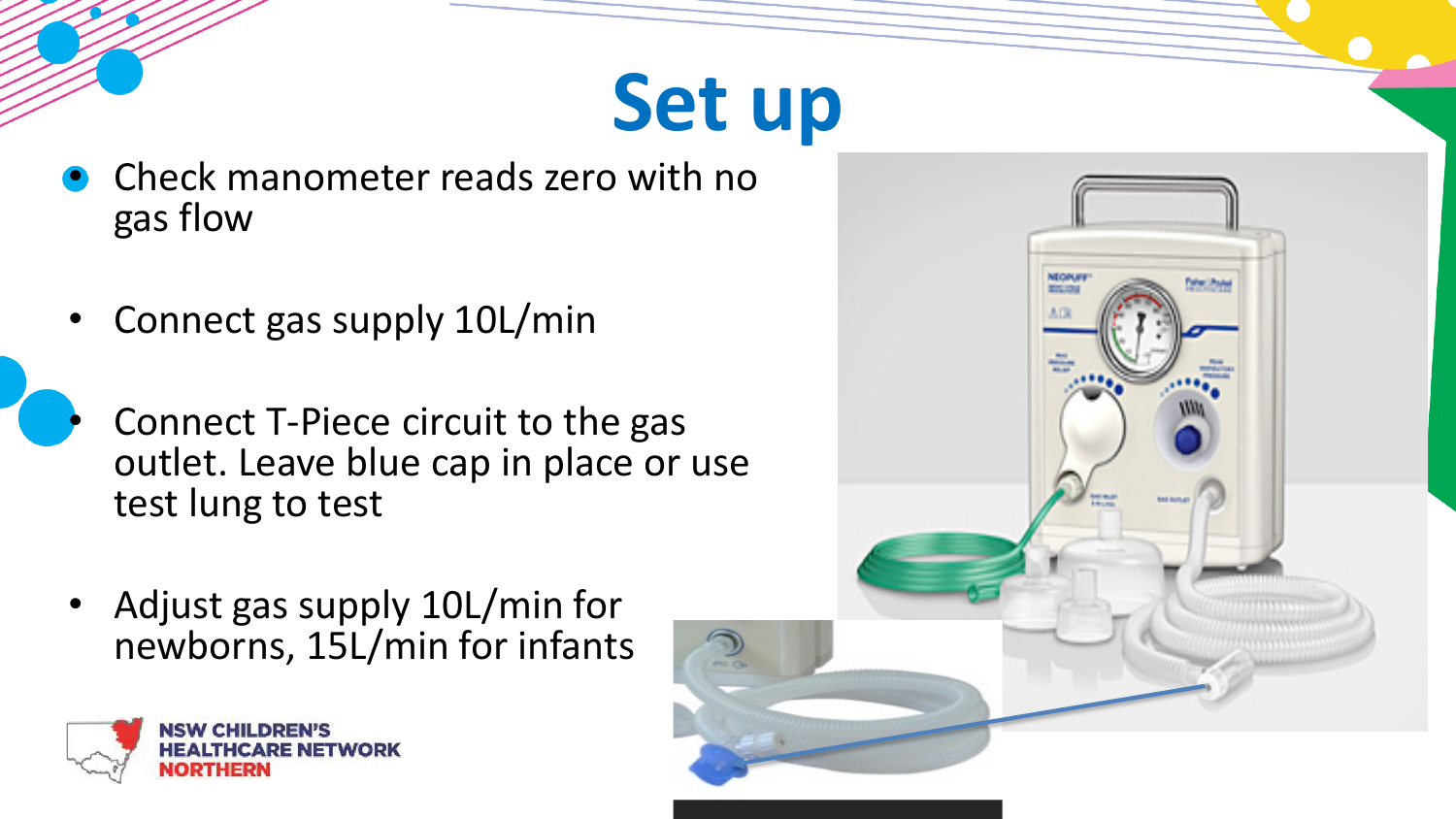### **Set up, maximum pressure**

• While checking and adjusting pressure – occlude the PEEP cap with thumb or finger.

• Check maximum pressure – turn PIP control fully clockwise.



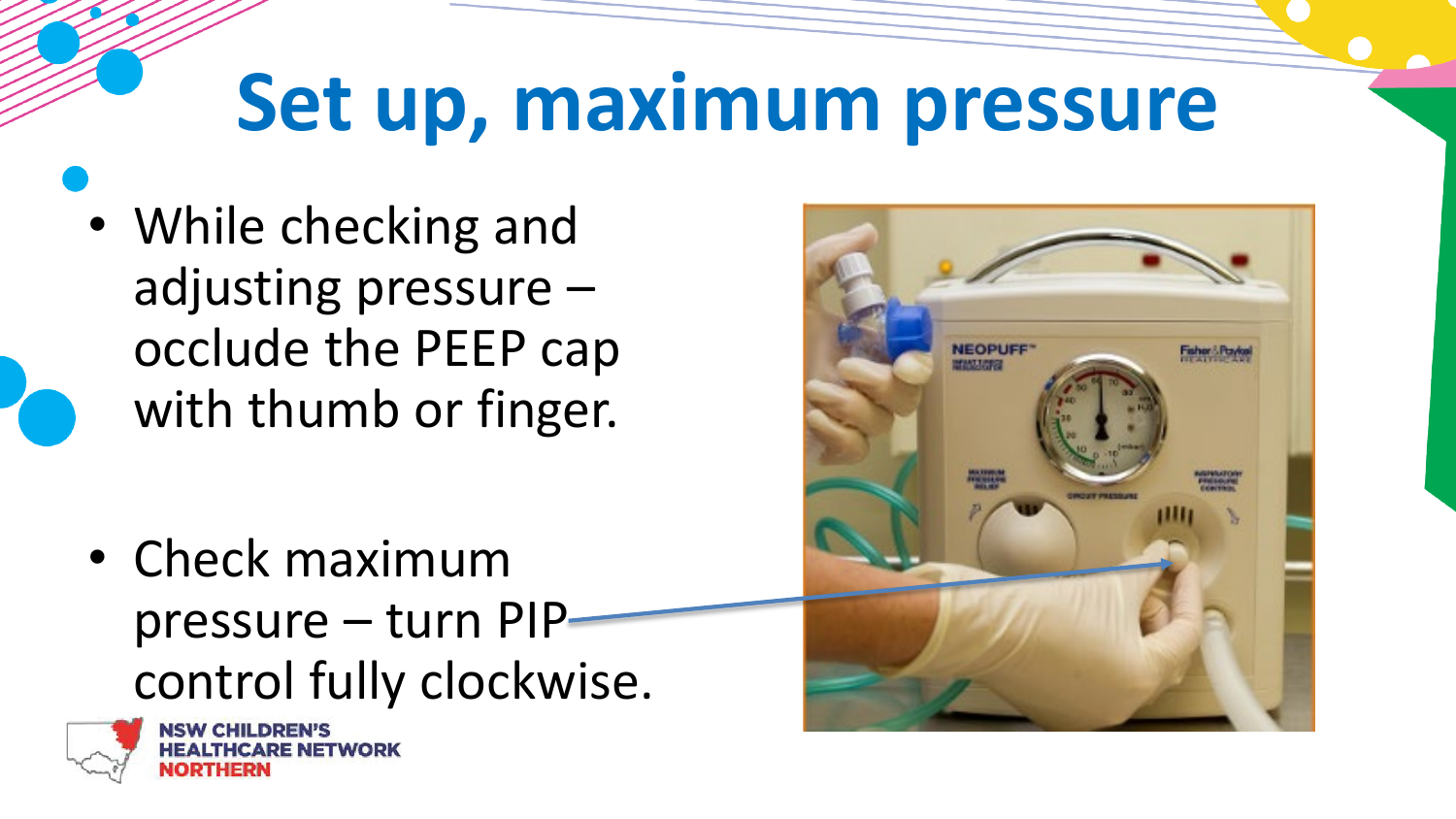### **Set up**

- Adjust maximum pressure turn maximum pressure relief control knob clockwise or counter clockwise until desired pressure displayed.
- Limits the amount of PIP delivered
- Factory setting is 40cmH2O.
- ARC recommend 50cmH20 for newborns.



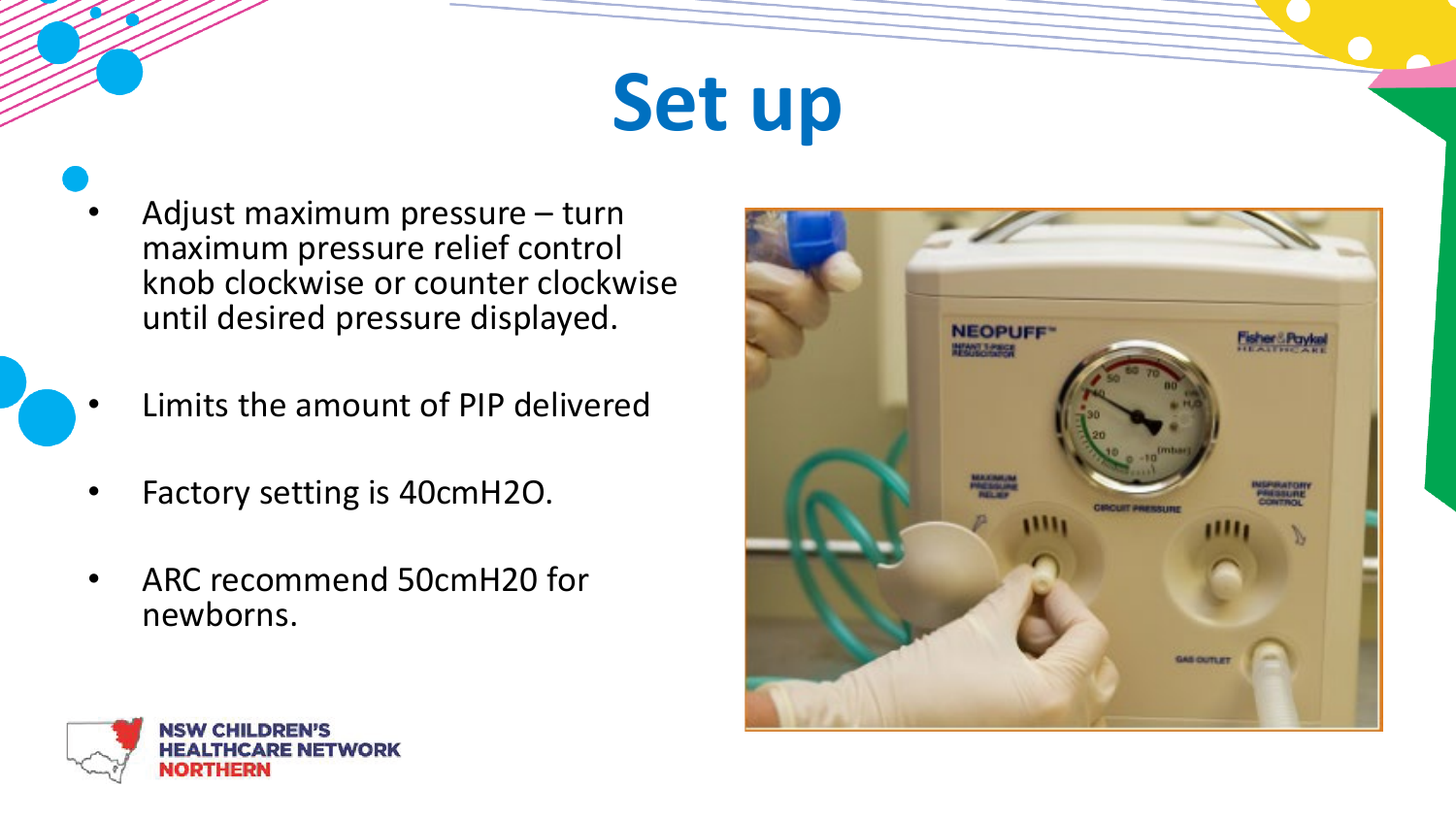#### **Set up PIP**

- Set PIP
- Continue to occlude the PEEP cap
- Turn PIP control knob until desired PIP displayed
- 25-30cmH2O





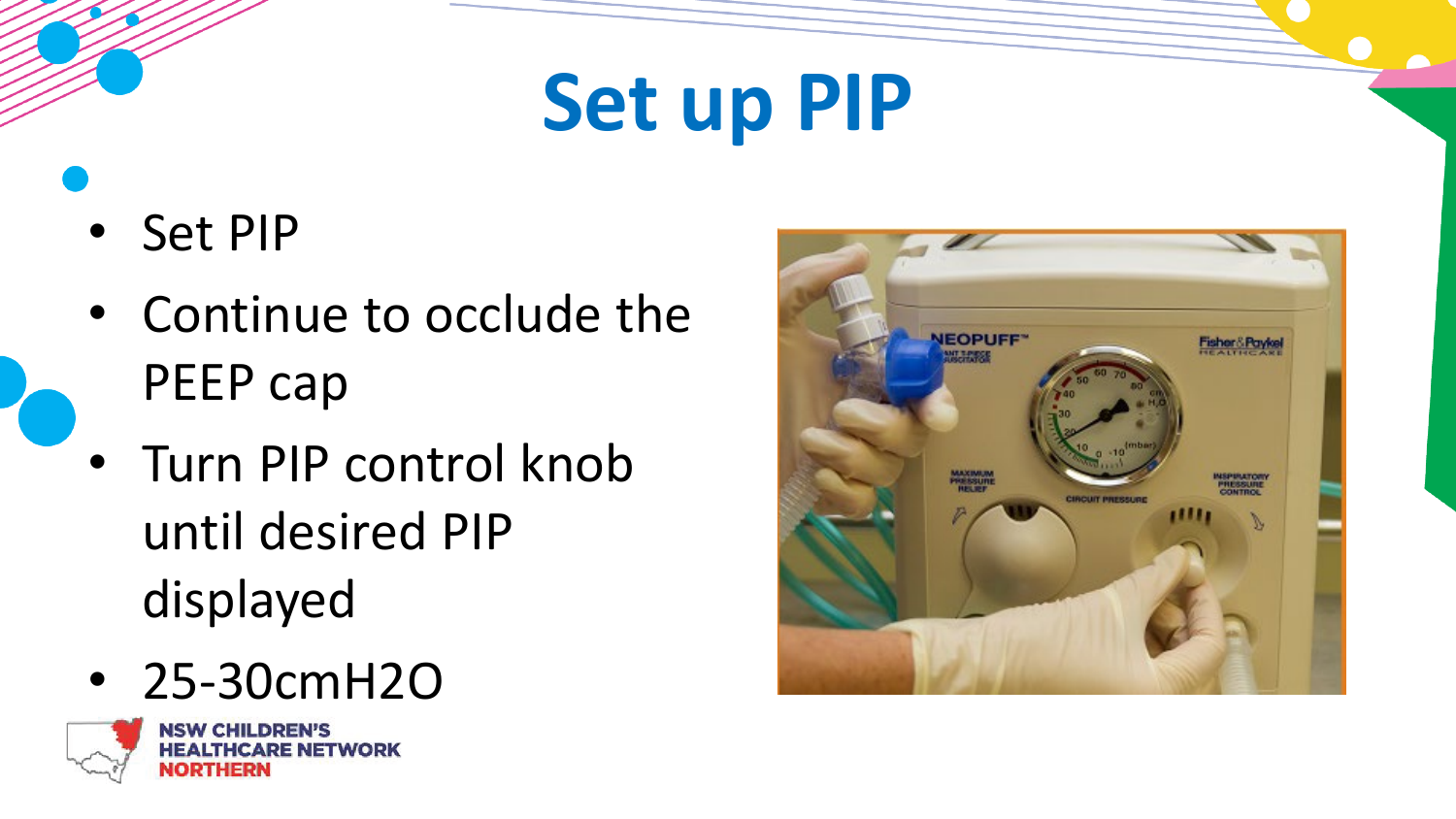#### **Set up PEEP**

- Set PEEP
- Remove thumb from PEEP cap and turn cap until desired level displays on the manometer dial
- Usually 5cm H2O



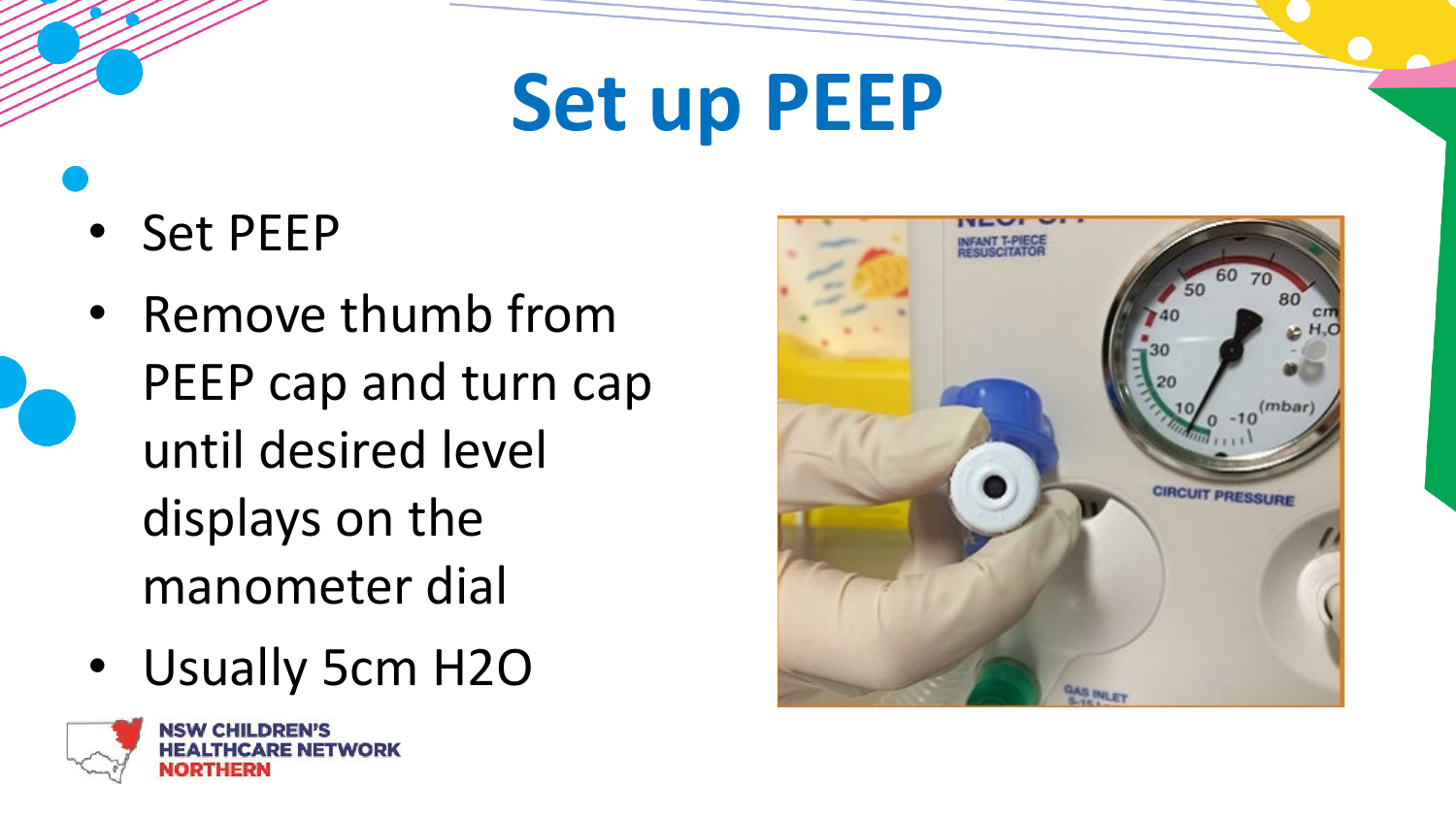# **Neopuff masks**

- Use correct size cover nose and mouth
- Successful ventilation requires an air tight seal
- Roll mask onto face from the chin
- Airway maintained by gentle jaw thrust.
- Be mindful not to obstruct airway by pressing on neck



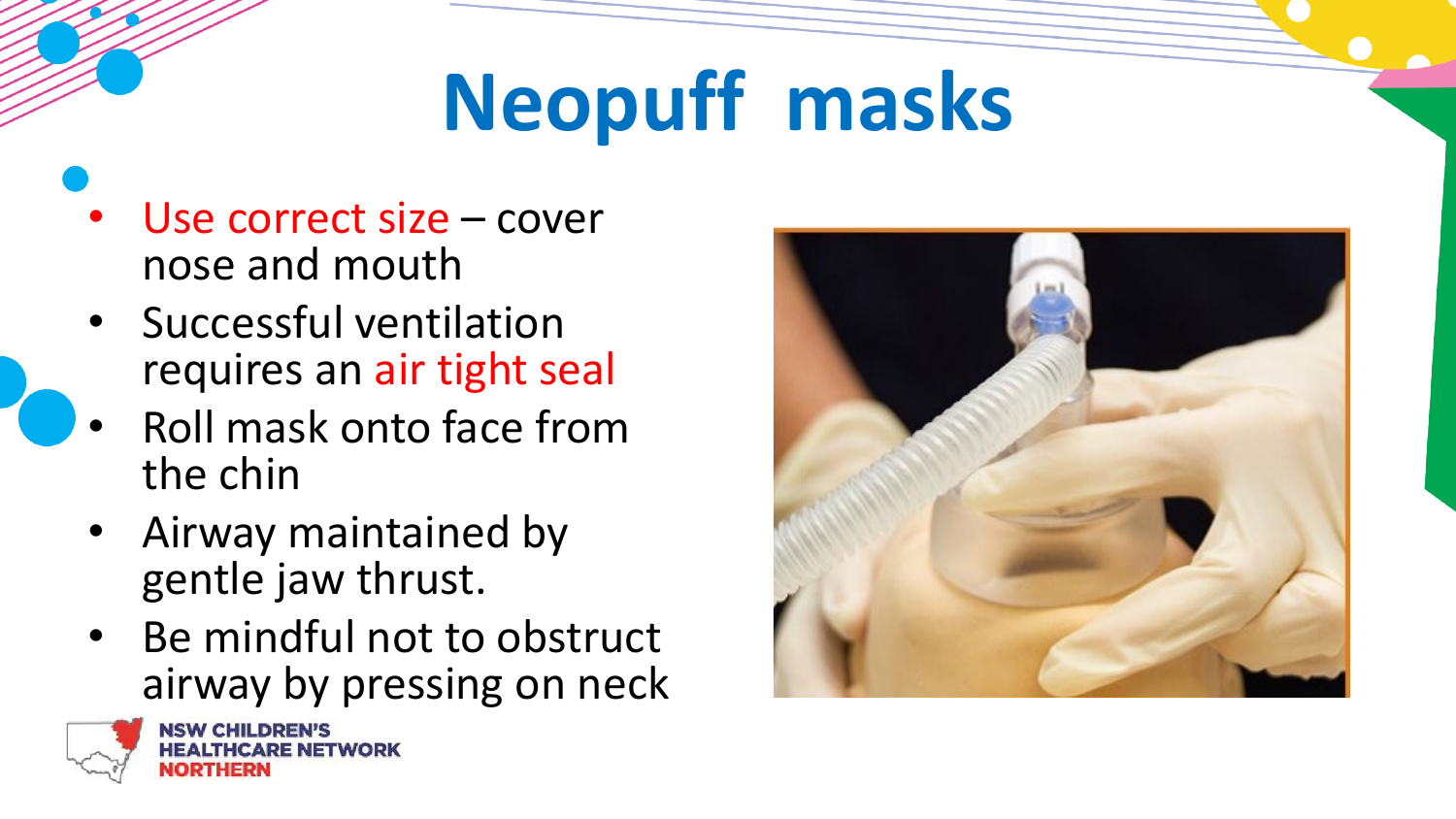#### **Neopuff Support**



Remove the blue cap from the T-Piece.



Connect the T-Piece to the resuscitation mask.



Place the mask over the infant's mouth and nose. If an ideal seal is achieved the manometer will display the set PEEP.

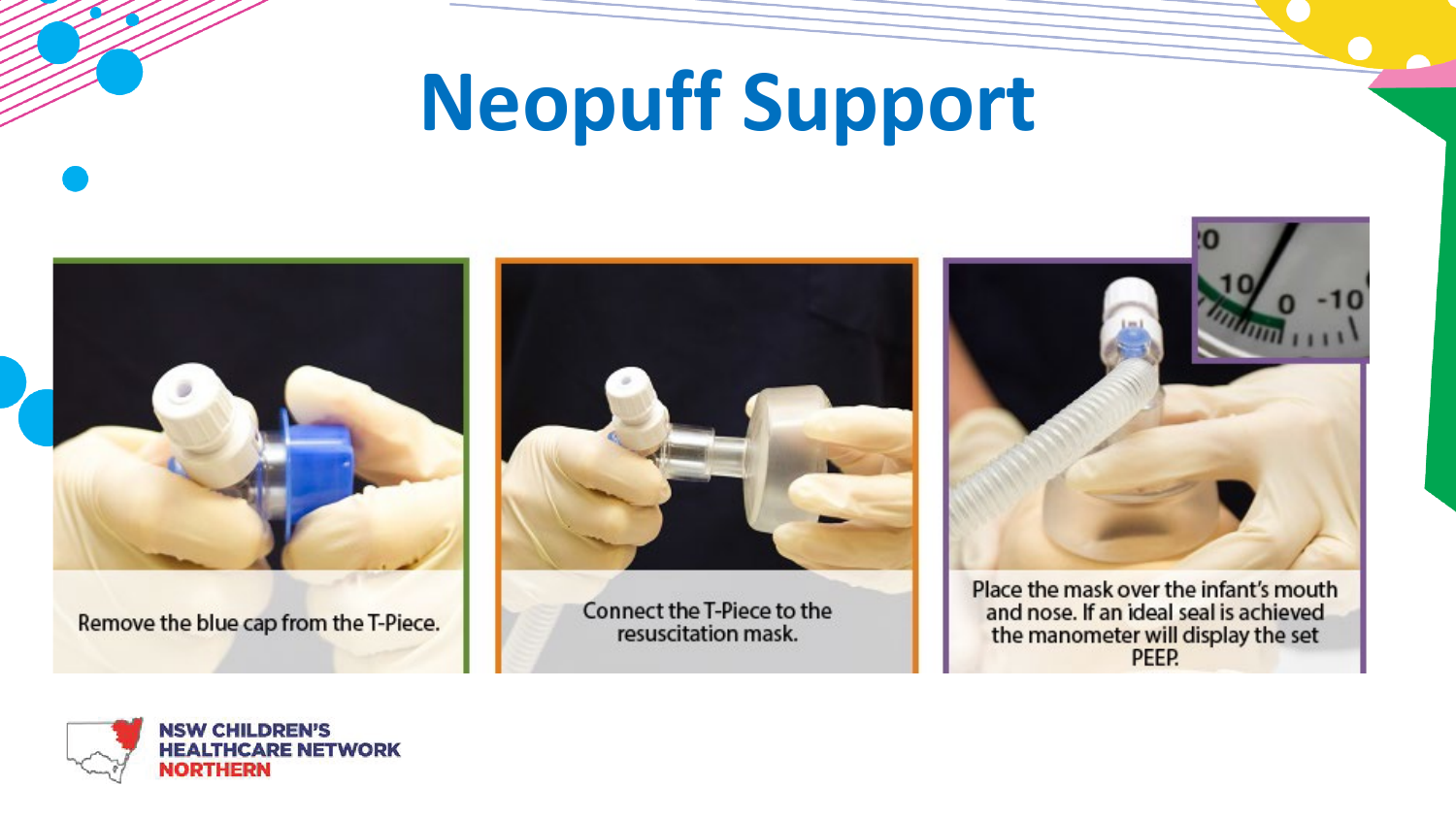## **Neopuff Support**

- Ventilate by placing and removing your thumb over the PEEP cap to allow for inspiration and expiration.
- Hold until you see rise of the chest then release your thumb.
- Close observation of the infants chest rise and fall is required to ensure adequate expansion
- If CPR necessary  $-$  cardiac compressions must stop when giving breaths.
- If intubated attach T-Piece to ETT no need to pause during compressions